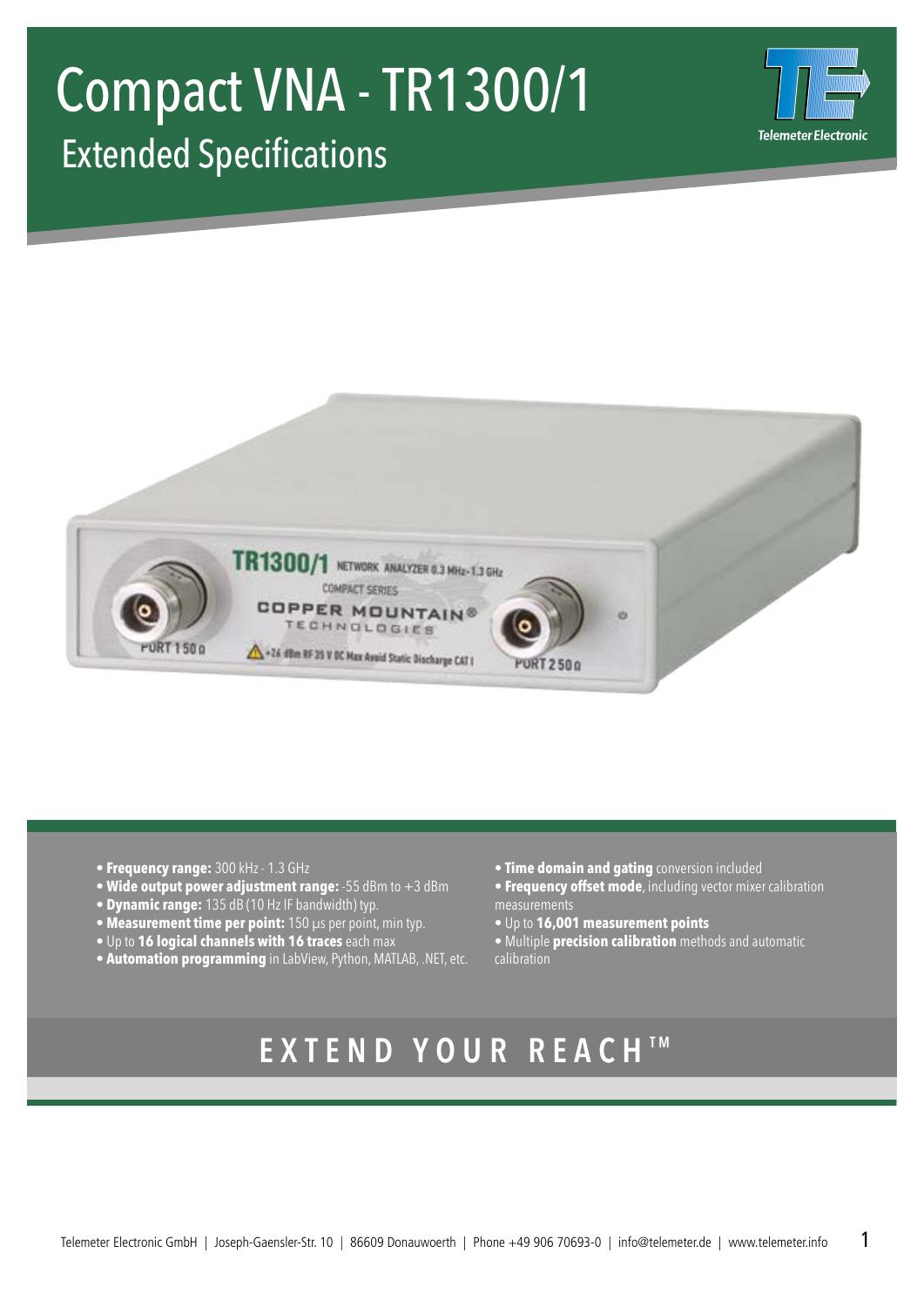## **Specifications<sup>1</sup>**

#### **Measurement Range**

| Impedance                               | 50 Ohm               |
|-----------------------------------------|----------------------|
| Test port connector                     | type N, female       |
| Number of test ports                    |                      |
| <b>Frequency range</b>                  | 300 kHz to 1.3 GHz   |
| <b>Full frequency accuracy</b>          | $\pm 5.10^{-6}$      |
| <b>Frequency resolution</b>             | 1 Hz                 |
| Number of measurement points            | 2 to 16,001          |
| Measurement bandwidths (with 1/3 steps) | 10 Hz to 30 kHz      |
| Dynamic range <sup>2</sup>              | 130 dB (135 dB typ.) |

#### **Measurement Accuracy<sup>3</sup>**

| Accuracy of transmission measurements <sup>4</sup> | Magnitude / Phase<br>$(S_{11} = S_{22} = 0)$ | Magnitude / Phase<br>$(S_{11} = S_{22} = 0.1)$ |
|----------------------------------------------------|----------------------------------------------|------------------------------------------------|
| $+10$ dB to $+13$ dB                               | $\pm 0.2$ dB / $\pm 2^{\circ}$               | $\pm 0.2$ dB / $\pm 2^{\circ}$                 |
| $-50$ dB to $+10$ dB                               | $\pm 0.1$ dB / $\pm 1^{\circ}$               | $±0.15$ dB / $±1.5^{\circ}$                    |
| $-70$ dB to $-50$ dB                               | $\pm 0.2$ dB / $\pm 2^{\circ}$               | $\pm 0.2$ dB / $\pm 2^{\circ}$                 |
| $-85$ dB to $-70$ dB                               | $\pm 1.0$ dB / $\pm 6^{\circ}$               | $±1.0$ dB / $±6^\circ$                         |
| Accuracy of reflection measurements <sup>5</sup>   | Magnitude / Phase                            |                                                |
| $-15$ dB to 0 dB                                   | $\pm 0.4$ dB / $\pm 4^{\circ}$               |                                                |
| $-25$ dB to $-15$ dB                               | $±1.5$ dB / $±7^\circ$                       |                                                |
| $-35$ dB to $-25$ dB                               | $±4.0$ dB / $±22^{\circ}$                    |                                                |
| Trace noise magnitude (IF bandwidth 3 kHz)         | $0.002$ dB rms                               |                                                |
| Temperature dependence                             | $0.02$ dB/ $\degree$ C                       |                                                |

#### **Effective System Data**

| 300 kHz to 1.3 GHz    |               |
|-----------------------|---------------|
| Directivity           | 45 dB         |
| Source match          | 40 dB         |
| Load match            | 28 dB         |
| Reflection tracking   | $\pm 0.10$ dB |
| Transmission tracking | $\pm 0.08$ dB |

#### **Uncorrected System Performance**

| 300 kHz to 1.3 GHz |       |
|--------------------|-------|
| Directivity        | 18dB  |
| Source match       | 15dB  |
| Load match         | 28 dB |

#### **Test Port Output**

| <b>Power range</b>      | $-55$ dBm to $+3$ dBm |
|-------------------------|-----------------------|
| Power accuracy          | $\pm$ 1.5 dB          |
| <b>Power resolution</b> | $0.05$ dB             |

[1] All specifications subject to change without notice. [2] The dynamic range is defined as the difference between the specified maximum power level and the specified noise floor. The specification applies at 10 Hz IF bandwidth. [3] Reflection and transmission measurement accuracy applies over the temperature range of (73 ± 9) °F or (23 ± 5) °C after 40 minutes of warming*up, with less than 1 °C deviation from one-path two-port calibration temperature, at output power of -10 dBm. Frequency points have to be identical for measurement and calibration (no interpolation allowed). [4] Transmission specifications are based on a matched DUT, and IF bandwidth of 10 Hz. [5] Reflection specifications are based on an isolating DUT. © Copper Mountain Technologies - www.coppermountaintech.com - Rev. 2022Q1*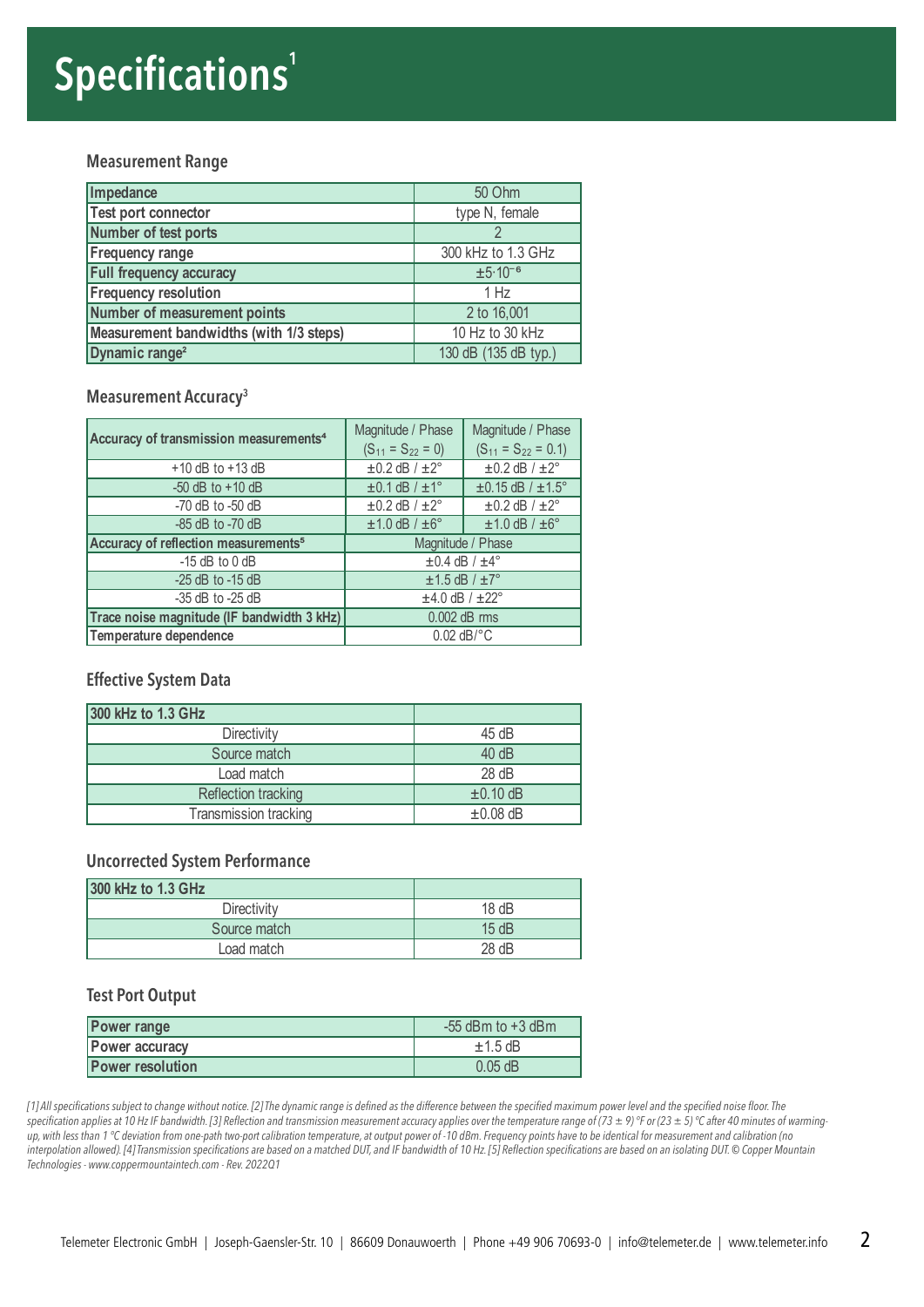## **Specifications<sup>1</sup>**

#### **Test Port Input**

| Noise floor       | $-137$ dBm/Hz |
|-------------------|---------------|
| Damage level      | $+26$ dBm     |
| Damage DC voltage | 35 V          |

#### **Measurement Speed**

| Time per point | 150 <sub>1</sub><br>tvp.<br><b>LIS</b> |
|----------------|----------------------------------------|

#### **Frequency Reference Output**

| Port                                              | 10 MHz Ref Out |
|---------------------------------------------------|----------------|
| Internal reference frequency                      | $10$ MHz       |
| Output reference signal level at 50 Ohm impedance | 1 dBm to 5 dBm |
| <b>Connector type</b>                             | BNC, female    |

#### **System & Power**

| <b>Operating system</b>                | Windows 7 and above |
|----------------------------------------|---------------------|
| <b>CPU</b> frequency                   | 1.5 GHz             |
| <b>RAM</b>                             | $1$ GB              |
| Interface                              | <b>USB 2.0</b>      |
| <b>Connector type</b>                  | <b>USB B</b>        |
| Input power (VNA)                      | 9 V DC to 15 V DC   |
| Input power consumption (VNA)          | 8 W                 |
| <b>Power supply (Main Outlet)</b>      | 110-240 V, 50/60 Hz |
| <b>Power consumption (Main Outlet)</b> | 10W                 |

#### **Calibration**

#### **Dimensions**

| Length        | 285 mm           |
|---------------|------------------|
| Width         | $142 \text{ mm}$ |
| <b>Height</b> | 40 mm            |
| Weight        | $1.5$ kg (53 oz) |

#### **Environmental Specifications**

| <b>Operating temperature</b> | +5 °C to +40 °C (41 °F to 104 °F)   |
|------------------------------|-------------------------------------|
| Storage temperature          | -50 °C to +70 °C (-58 °F to 158 °F) |
| <b>Humidity</b>              | 90 % at 25 °C (77 °F)               |
| Atmospheric pressure         | 70.0 kPa to 106.7 kPa               |

*[1] All specifications subject to change without notice. © Copper Mountain Technologies - www.coppermountaintech.com - Rev. 2022Q1*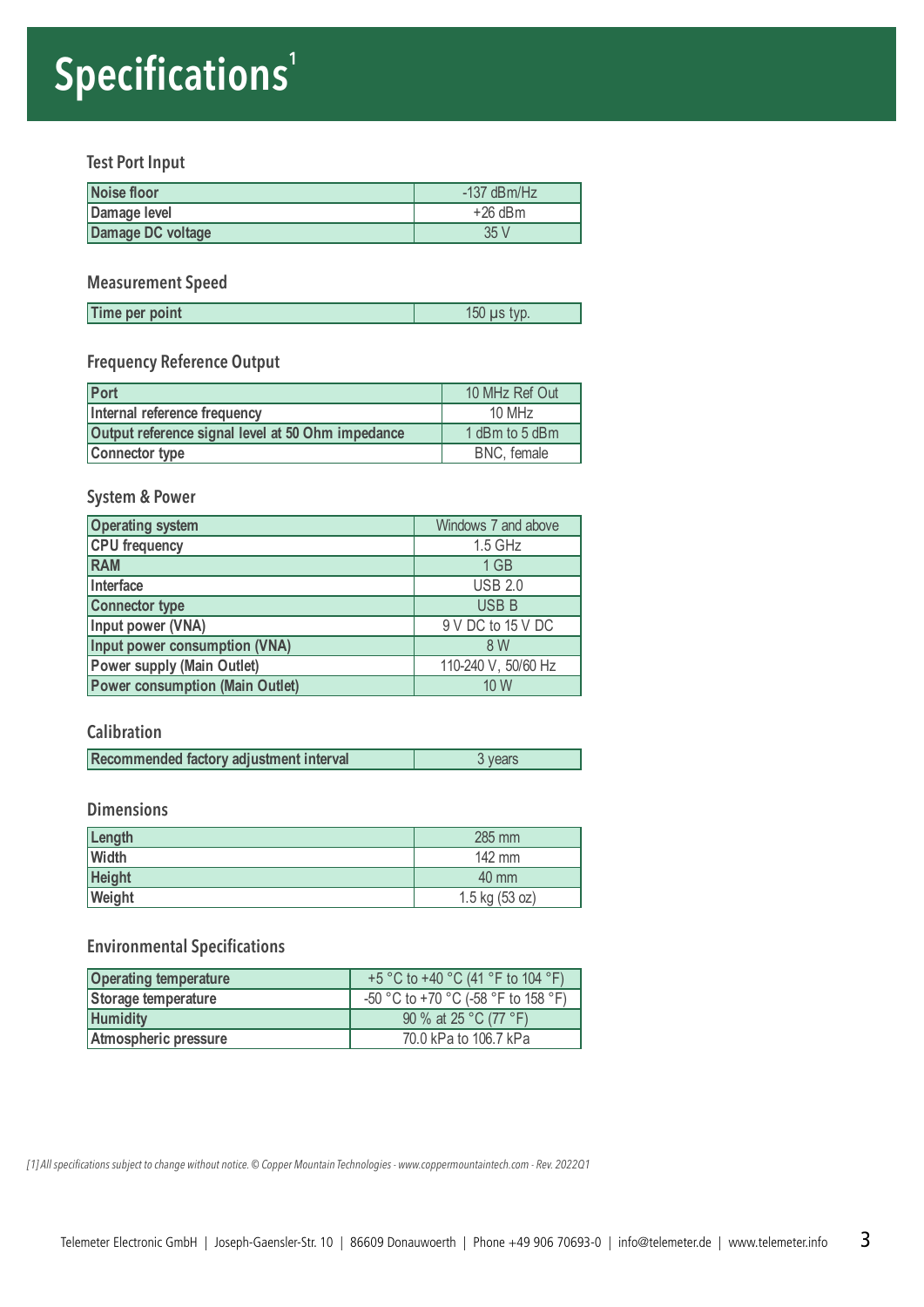### **Reflection Accuracy Plots**

#### **Reflection Magnitude Errors**

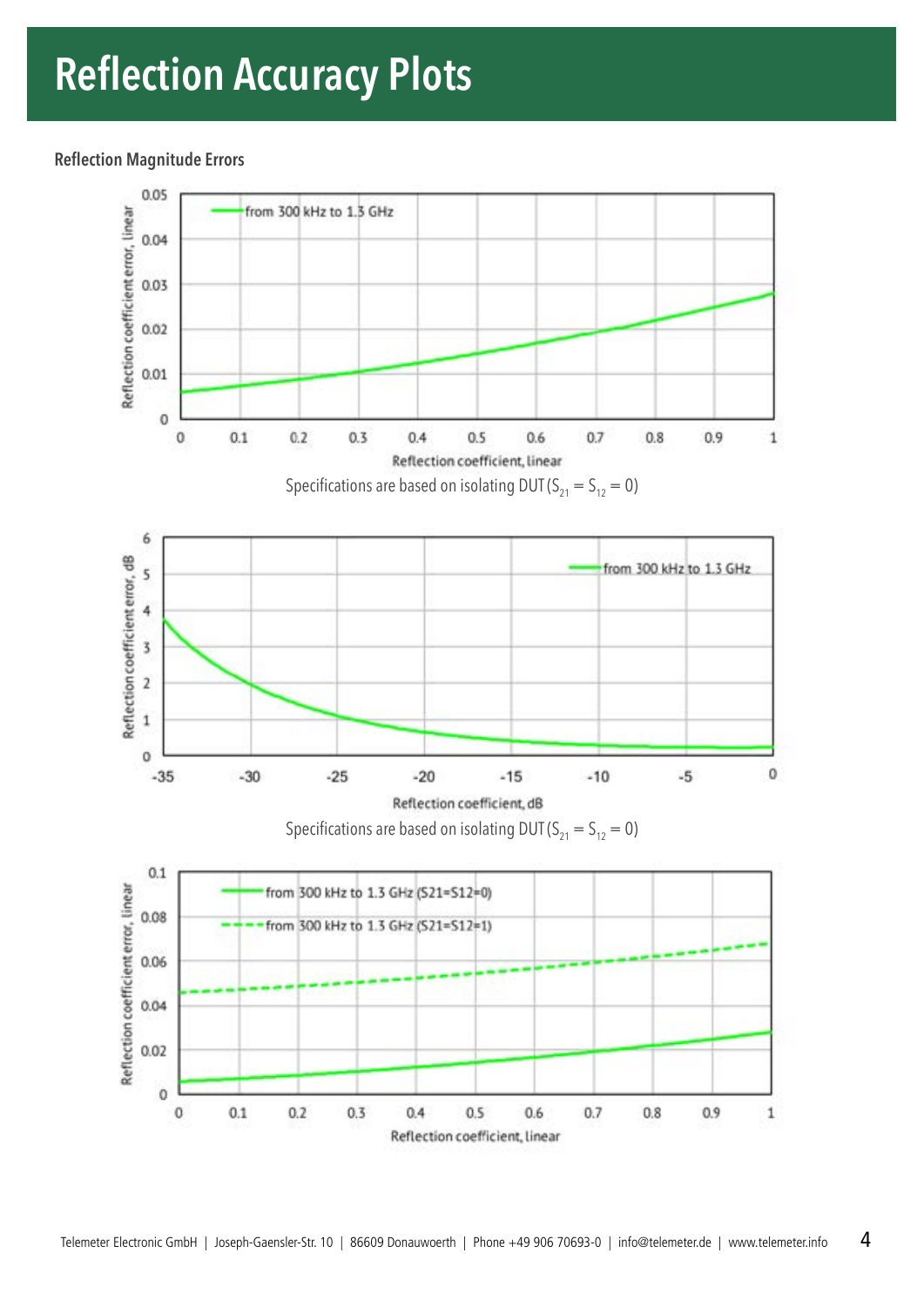## **Reflection/Transmission Accuracy Plots**

#### **Reflection Phase Errors**



Reflection coefficient, dB

**Transmission Magnitude Errors**

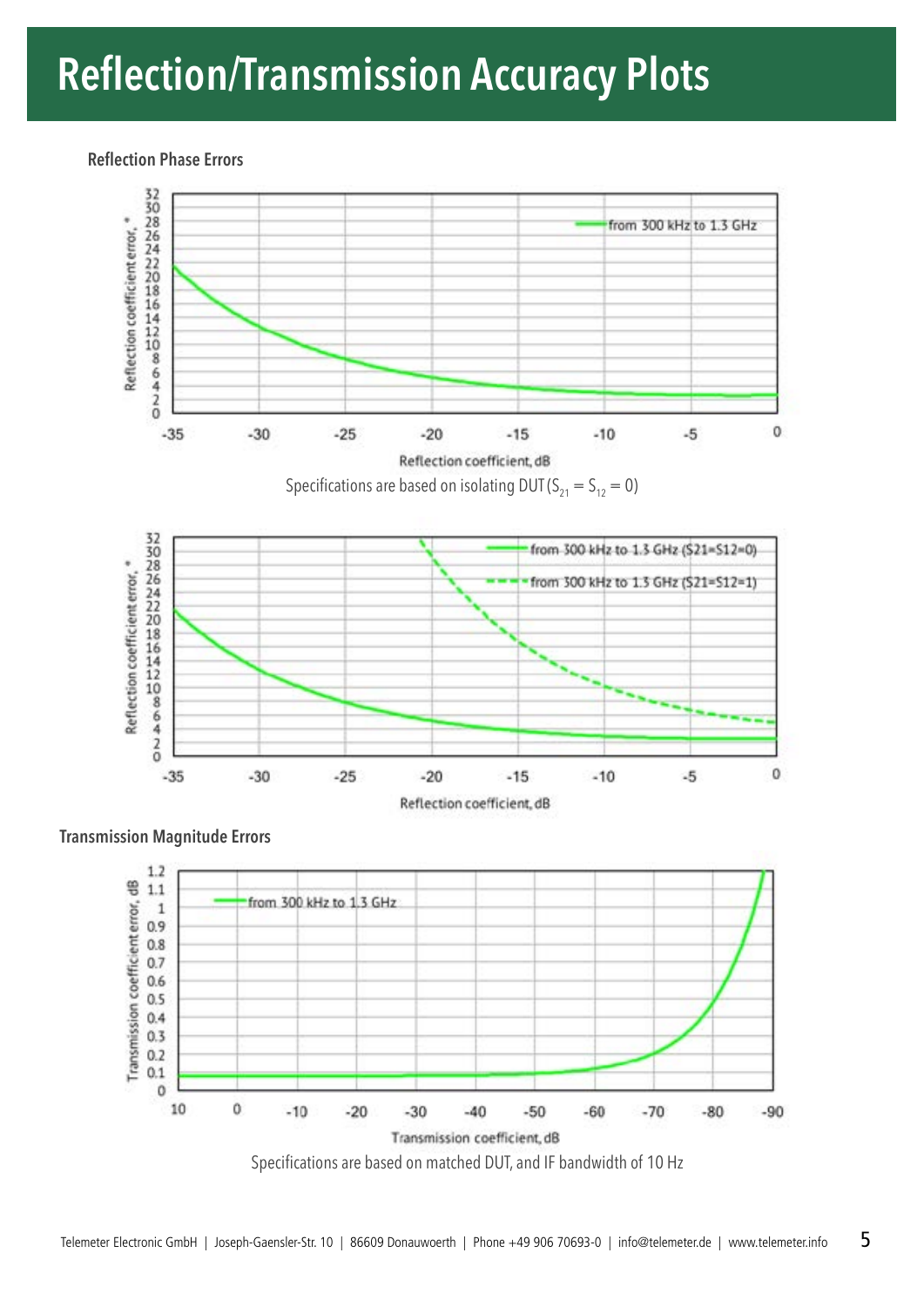### **Transmission Accuracy Plots**

**Transmission Phase Errors**



Transmission coefficient, dB



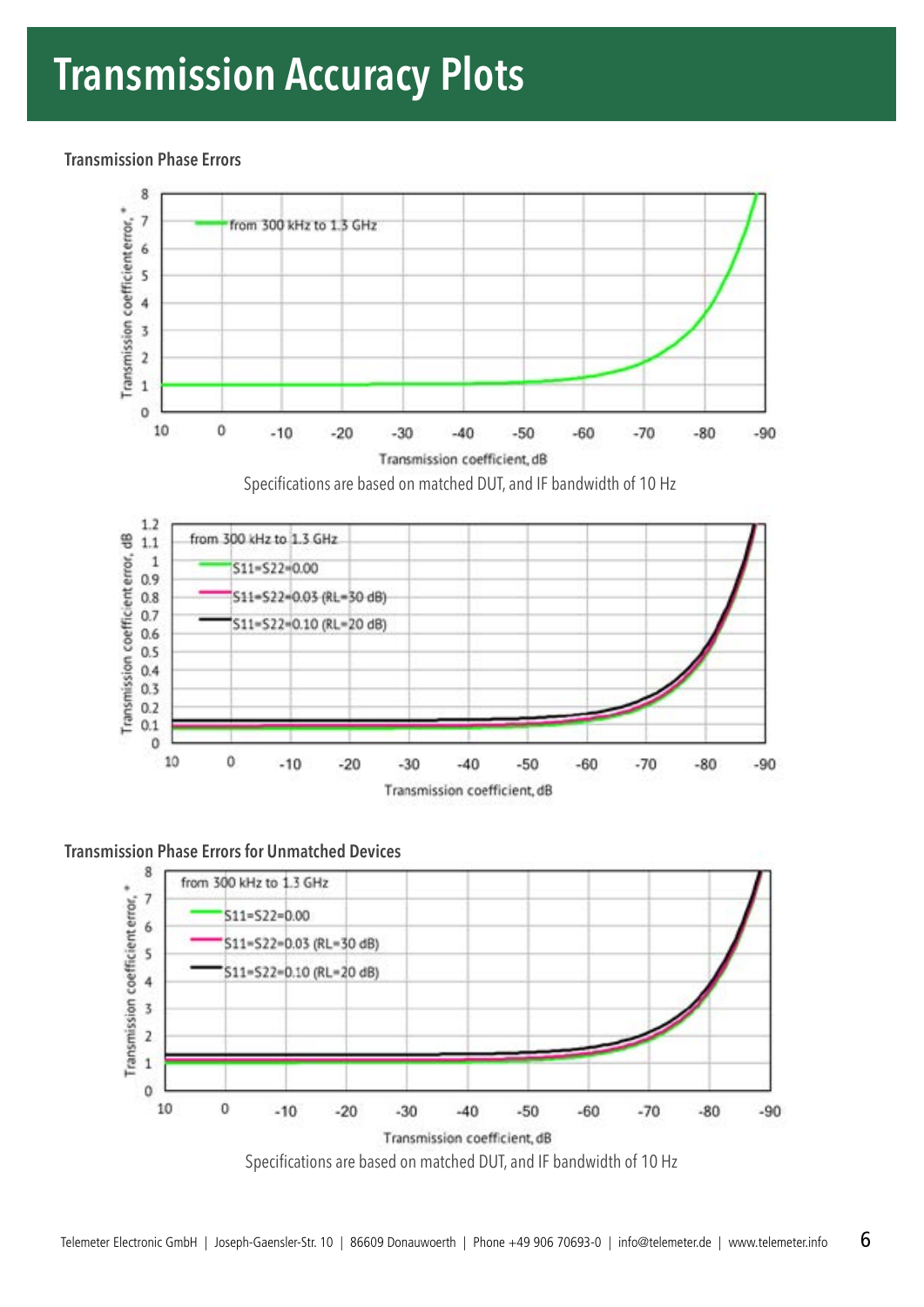#### **Transmission errors for matched devices vs Output power and IF Bandwidth**